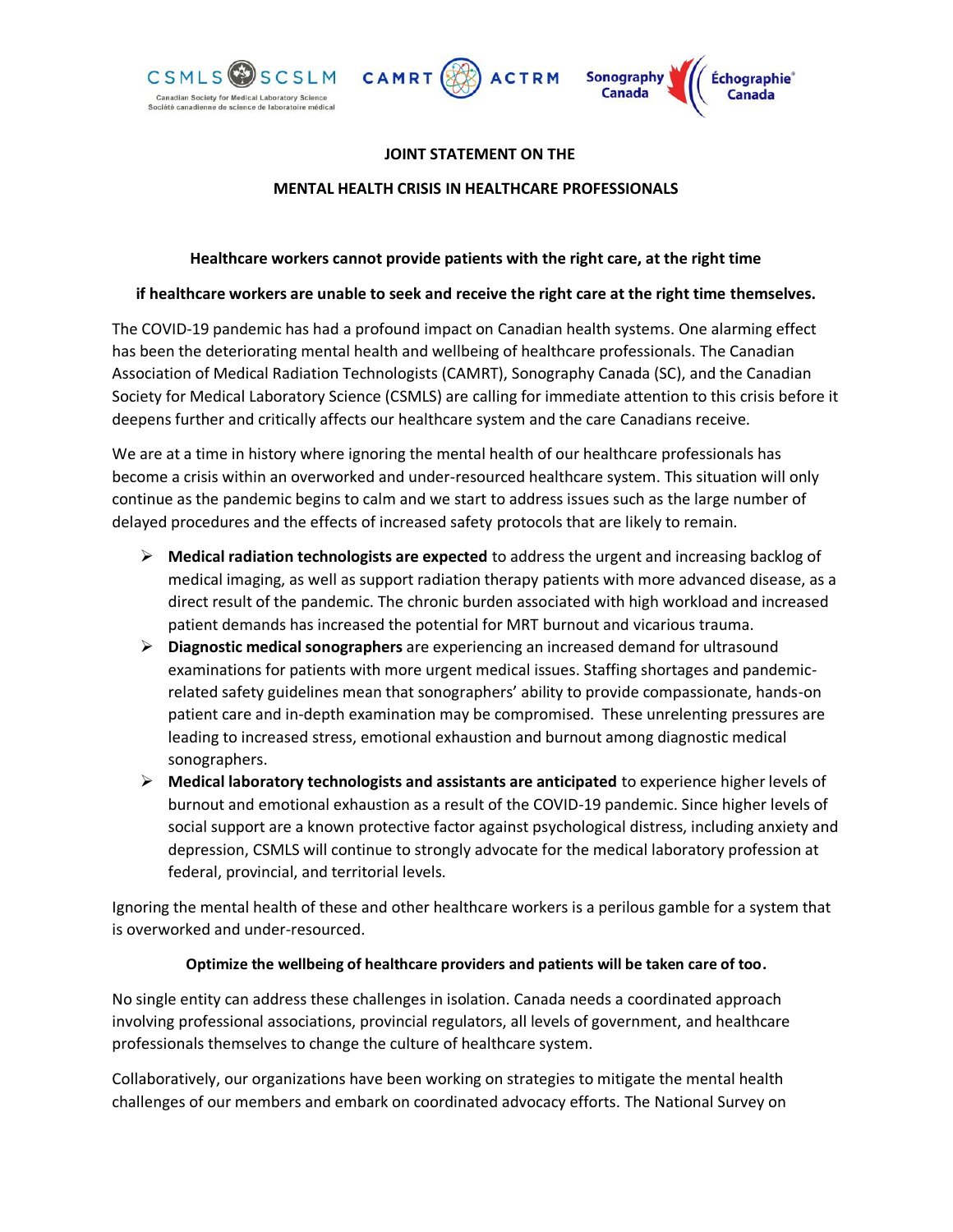

Mental Health is one tool we are using to monitor the mental health of our professionals. Collectively, we are one of the few health professional groups to have gathered and analyzed data pertaining to mental health both before and during the COVID-19 pandemic. To review each organization's mental health data, please see the respective pages for **CAMRT**, [CSMLS,](https://www.csmls.org/csmls/media/documents/Research/CSMLS-MH2021-Final-Report.pdf) and Sonography Canada. The evidence has informed our strategies and this joint statement.

We believe that mental wellbeing should be treated equally to physical wellbeing. The stigma associated with mental health challenges continues to be a major barrier to healthcare workers accessing mental health services and supports. For years, this has been clearly identified as a problem, but there has been little concrete action taken.

Together, we seek a system that normalizes and prioritizes the mental health of healthcare workers and access to mental health services, and supports healthcare professionals by:

- **1. Empowering** healthcare workers to advocate for their mental health and wellbeing in the workplace.
- **2. Promoting** timely and appropriate mental health care and support for healthcare professionals who work directly and indirectly with patients.
- **3. Advocating** for more mental health care services and to remove barriers for the uptake of those services.
- **4. Monitoring** the mental health of those in our professions and welcoming others to join the conversation.
- **5. Upholding** the [National Standard on Psychological Health and Safety in the Workplace](https://mentalhealthcommission.ca/national-standard/) to improve the work environment for both current and future generations of health care professionals.

While this call for action is meant to address the immediate concerns related to the pandemic, we also believe that much of what needs to be done will also improve our healthcare system as well as the mental health status of our healthcare workers and the care our patients receive.

| Irving Gold, CEO                                    | Susan Clarke, Executive Director | Christine Nielsen, CEO       |
|-----------------------------------------------------|----------------------------------|------------------------------|
| Canadian Association of Medical   Sonography Canada |                                  | Canadian Society for Medical |
| <b>Radiation Technologists</b>                      |                                  | <b>Laboratory Science</b>    |

## **ABOUT:**

-------------------------------

**CAMRT:** Established in 1942, the Canadian Association of Medical Radiation Technologists (CAMRT) is the national professional association and certifying body for radiological, nuclear medicine and magnetic resonance imaging technologists and radiation therapists. Recognized at home and internationally as a leading advocate for the profession of medical radiation technology, the CAMRT is an authoritative voice on the critical issues that affect its members and their practice. The CAMRT has successfully partnered with a number of government initiatives and agencies in the past to work towards a better healthcare system for Canadians. Find out more at camrt.ca or contact Christopher Topham, Director of Advocacy and Communications [\(ctopham@camrt.ca\)](mailto:ctopham@camrt.ca).